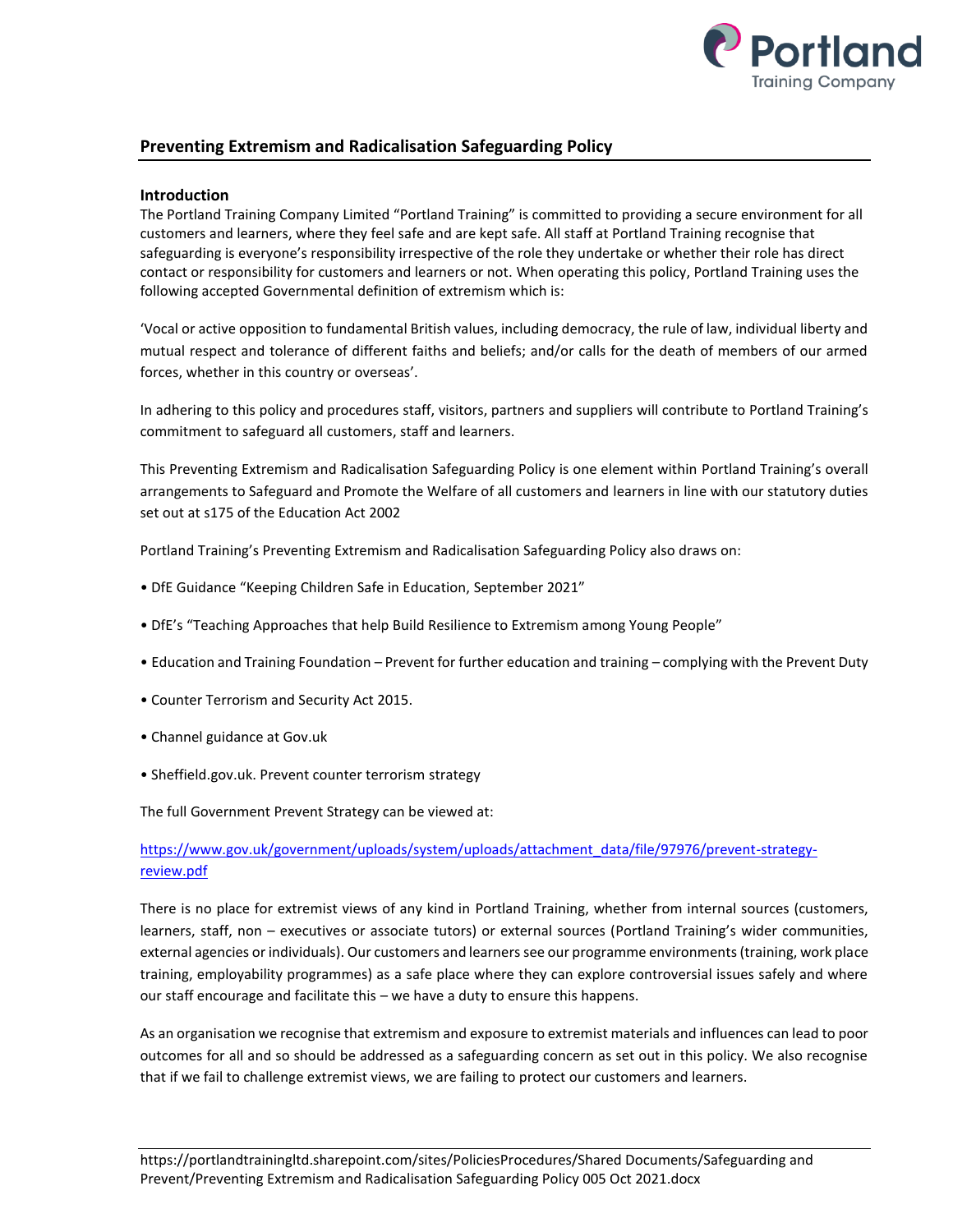

Extremists of all persuasions aim to develop destructive relationships between different communities by promoting division, fear and mistrust of others based on ignorance or prejudice and thereby limiting the life chances of young and vulnerable people.

Education is a powerful weapon against this; equipping people with the knowledge, skills and critical thinking, to challenge and debate in an informed way.

At Portland Training we therefore aim to provide a broad and balanced curriculum, delivered by skilled professionals, so that our customers and learners are enriched, understand and become tolerant of difference and diversity and also to ensure that they thrive, feel valued and not marginalized.

Furthermore, at Portland Training we are also aware that young and vulnerable people can be exposed to extremist influences or prejudiced views from an early age which emanate from a variety of sources and media, including via the internet, and at times customers and learners may themselves reflect or display views that may be discriminatory, prejudiced or extremist, including using derogatory language.

Portland training will be alert to changes in the circumstances of staff whereby they may be more vulnerable to the risk of radicalisation and will act swiftly where signs of radicalisation are displayed to ensure this does not cause risk to learners. Staff internet usage is monitored for staff as for learners and accessing or attempting to access sites known to be used by radical groups will be reported to senior management. Classrooms are monitored to ensure display material is appropriate and session content is observed frequently, ensuring learner guidance is clear and reduces the risk of radicalisation for the learners.

Any prejudice, discrimination or extremist views, including derogatory language, displayed by customers, learners or staff will always be challenged and where appropriate dealt with in line with Portland Training's Behaviour Policy as outlined in our learner handbook. Where misconduct by a member of staff either through Portland Training or one of its partners is proven the matter will be referred to the Police for their consideration as to whether to a further action is warranted.

## **Extremism, Radicalisation, Terrorism and the Prevent Agenda and Duty**

The Government's Prevent Agenda is one of the four elements of CONTEST, the government's counter-terrorism strategy. The four elements are Pursue, Prevent, Protect and Prepare. CONTEST aims to stop people becoming terrorists or supporting terrorism.

The Government's Prevent strategy:

- responds to the ideological challenge we face from terrorism and aspects of extremism, and the threat we face from those who promote these views.
- provides practical help to prevent people from being drawn into terrorism and ensure they are given appropriate advice and support.
- works with a wide range of sectors (including education, criminal justice, faith, charities, online and health) where there are risks of radicalisation that we need to deal with.

The strategy covers all forms of terrorism, including far right extremism and some aspects of non-violent extremism.

The Counterterrorism and Security Bill seeks to place a duty on specified authorities including schools, colleges and universities to 'have due regard, in the exercise of its functions, to the need to prevent people from being drawn into terrorism'.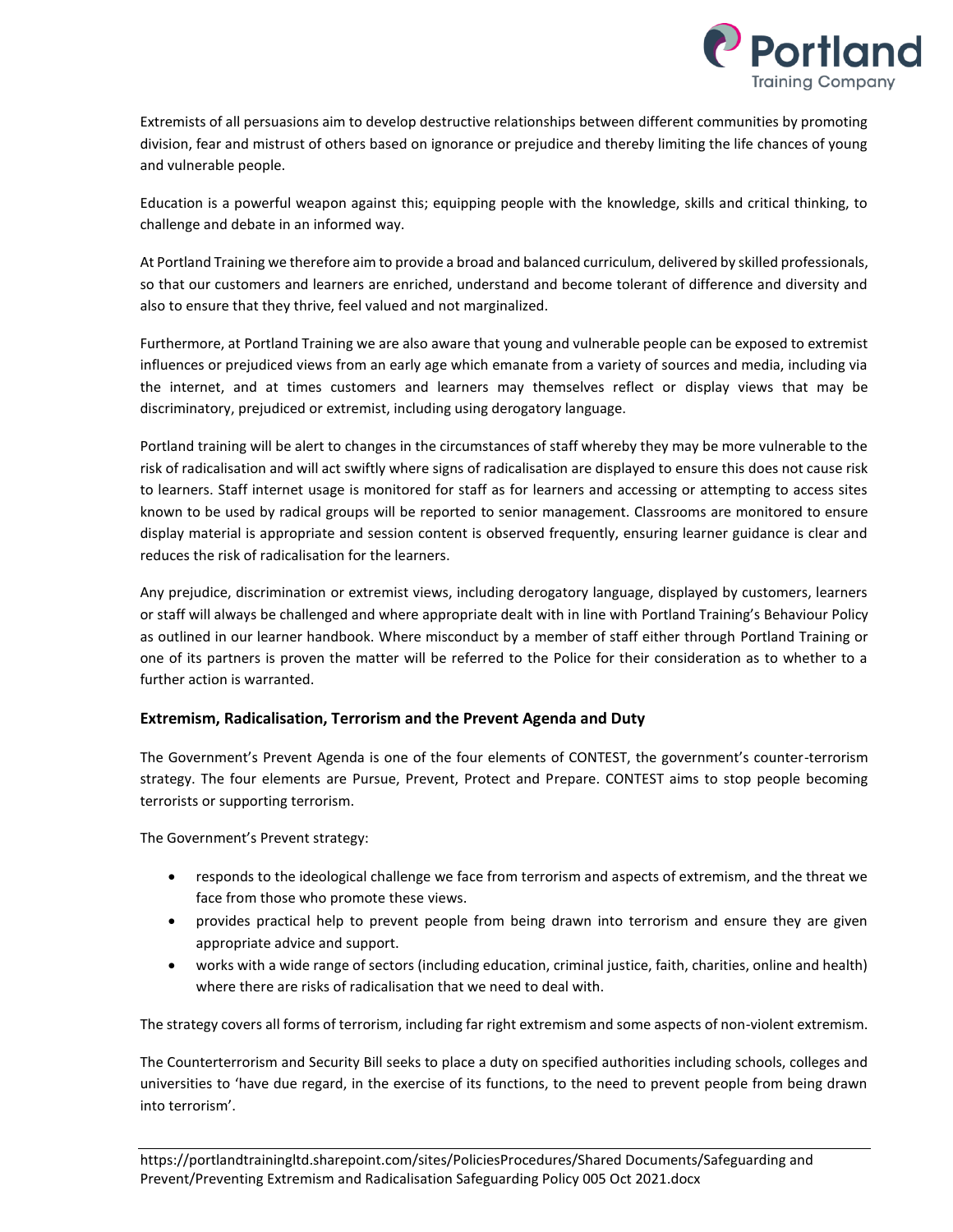

Portland Training has developed a culture of safety and respect for its learners, staff, stakeholders and visitors. As part of this ethos Portland Training has considered the Prevent Duty and the importance of collaborative working between staff, local authorities, police, other educational institutions, policy makers and health providers to identify, detect and safeguard vulnerable people throughout the organisation.

## **The Prevent Duty**

The Prevent Duty requires further education institutions to:

Work in partnership with, and actively engage with Governors, Principals, managers and leaders, (from the community, mosques etc), and other partners including the police, local support agencies, Prevent staff and liaison officers. They will need to make sure that all have undertaken appropriate training or development and share information across relevant curriculum areas.

Have clear and visible policies in place for both staff and learners with regard to risk assessment. This should also include policies for events that may take place by staff, learner, visitors, external bodies and community organisations. They will also need to be aware of places or areas of learning where learners/staff may be in contact with, or possibility to get involved with terrorism.

Have sufficient support available for welfare and pastoral care according to the individual requirements of each institution. There will also have to be clear guidance and policies available to all on the use of prayer room and other faith-related facilities, and any issues that may occur from the use of these facilities.

Have policies in place for the use of information technology on the premises and for the use of research in curriculum areas.

## **Objectives**

- To promote, implement and monitor Portland Training's responsibilities under the Prevent Duty to all learners, staff, stakeholders, board members and visitors.
- To promote and embed British Values into the organisation's procedures and curriculum offer.
- To set a strategy, objectives and an action plan to achieve the Prevent Duty.
- To promote Portland Training's ethos and values.
- To break down segregation among different learner groups and to engage all learners in having a full and active role with wider engagement in society.
- To ensure learner and staff safety.
- To ensure that Portland Training promotes a culture of non bullying, non harassment and non discrimination.
- To provide support for learners who may be at risk, and develop appropriate sources of advice and guidance.
- To ensure that learners and staff are aware of their roles and responsibilities in preventing violent extremism and radicalisation.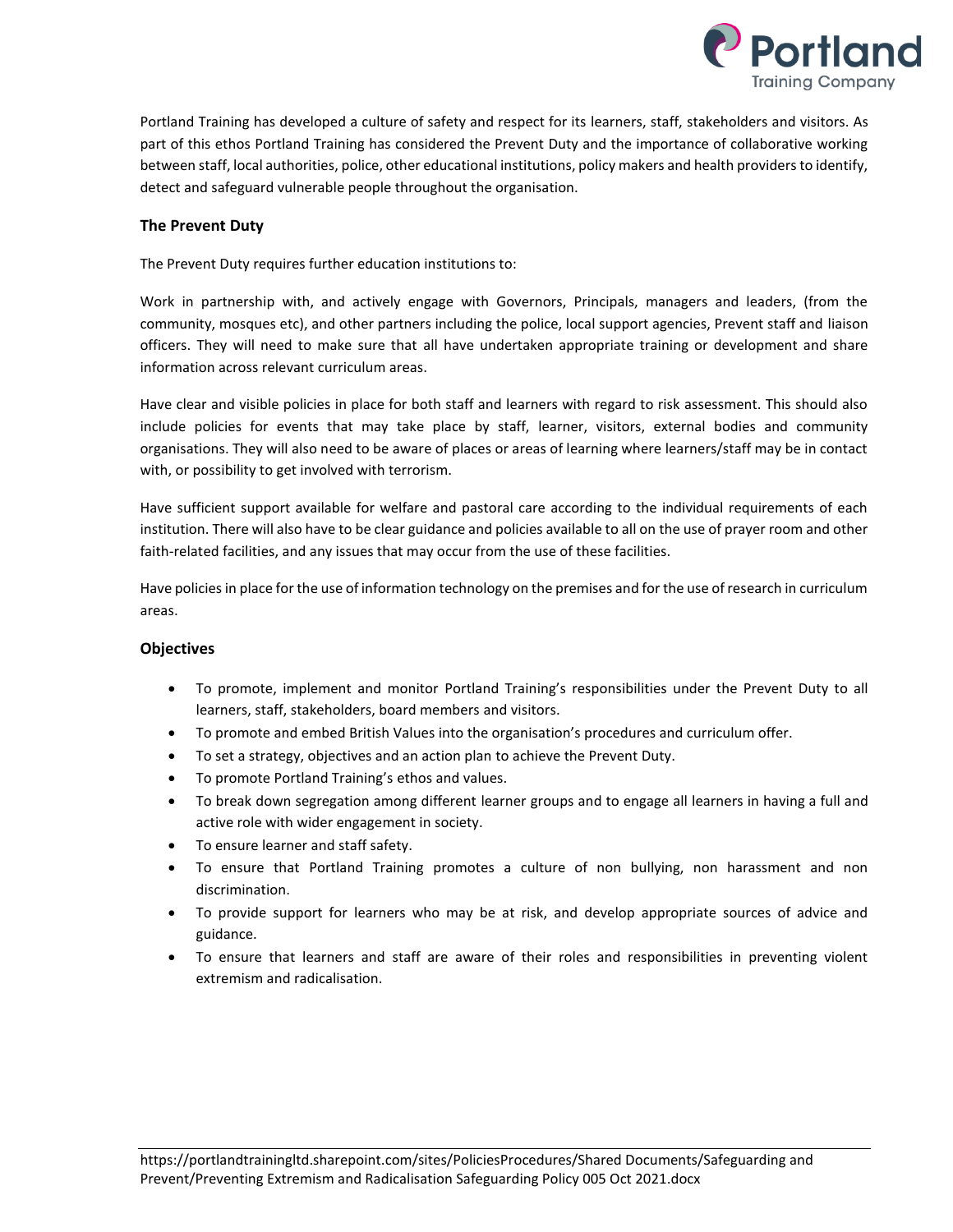

### **Responsibilities**

### **Adherence to Sheffield police and crime plan 2017-2021 renewed-2019**

#### **<https://southyorkshire-pcc.gov.uk/app/uploads/2018/11/Police-and-Crime-Plan-2017-2021.pdf>**

The Home Secretary's Strategic Policing Requirement sets out threats to national security, public safety, public order and public confidence that are of such gravity as to be of national importance, or can only be effectively countered by national policing capabilities. These are: • Terrorism • Serious and organised crime (including the trafficking of drugs, people and firearms, organised illegal immigration, large-scale and high volume fraud and other financial crimes, counterfeit goods, organised acquisitive crime and cyber-crime, most often for financial gain) • A national cyber-security incident • Threats to public order or safety that cannot be managed by one force alone • Civil emergencies • Child sexual abuse (whilst not a threat to national security, it is a threat of national importance)

Sheffield is currently identified as an area of high risk.

#### **Attendance at Prevent Regional events**

HE/FE North East and receive regular updates from Prevent Co-ordinator, Department for Education, cascading as appropriate. Current threats: Daesh Inspired Violence /Extreme Right Wing Lone actors Travel for extremist purposes Syria Returnees Online Extremism Al Muhajiroun (ALM) National Action

# **Awareness of national priorities which may affect AEB and other work-based learners outside the Sheffield area.**

Portland's Designated Safeguarding officer will monitor wider geographical threats and feed information to the AEB Contracts Manager for dissemination to the delivery and support staff.

Regular updates will be shared from the prevent lead, along with national government guidance in a timely manner.

Further information and updates will be found at:

<https://homeofficemedia.blog.gov.uk/2019/03/19/factsheet-right-wing-terrorism/>

#### **As part of wider safeguarding responsibilities our staff will be alert to:**

• Disclosures by customers and learners of their exposure to the extremist actions, views or materials of others outside of the training or programme environment, such as in their homes work places or community groups, especially where customers and learners have not actively sought these out.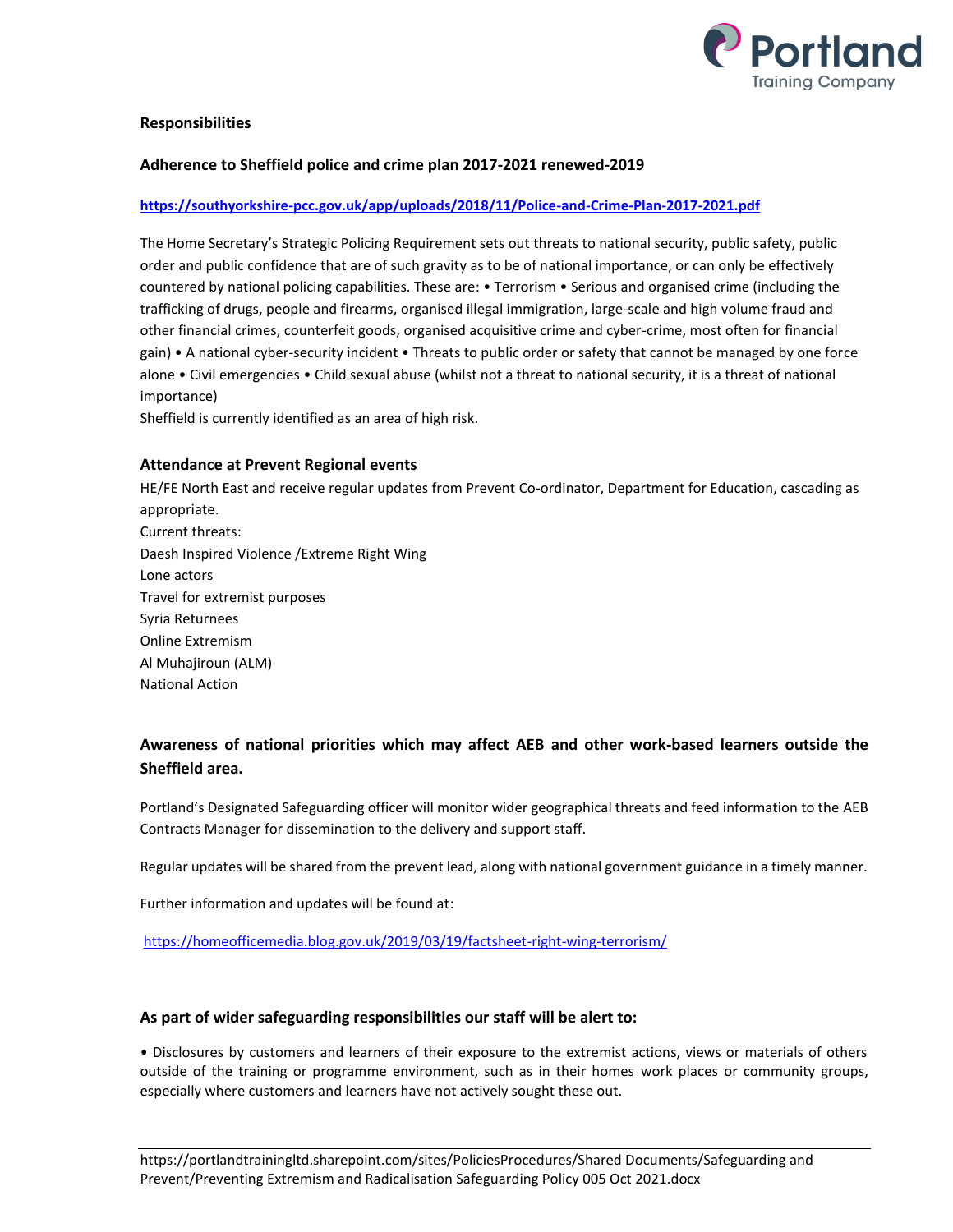

- Graffiti symbols, writing or art work promoting extremist messages or images.
- Customers and learners accessing extremist material online, including through social networking sites.
- Parental, family or employer reports of changes in behaviour, friendship or actions and requests for assistance

• Partner organisations, local authority services, and police reports of issues affecting customers and learners in other settings

- Customers and learners voicing opinions drawn from extremist ideologies and narratives
- Use of extremist or 'hate' terms to exclude others or incite violence

• Intolerance of difference, whether secular or religious or, in line with our equalities policy, views based on, but not exclusive to, gender, disability, homophobia, race, colour or culture

- Attempts to impose extremist views or practices on others
- Anti-Western or Anti-British views

#### **Social media**

Learners, customers and staff access to our internet connection, regardless of location, is heavily restricted and monitored, using approved and kite marked systems and guidance provided by government. All use of our internet connection is logged and can be reviewed on request. Use of our internet connection is actively monitored for any customer, learner or staff member on request.

Portland Training will raise awareness of social media risks with employers for apprenticeship learners on the learner engagement visit, and ensure usage in employer premises is monitored, with concerns reported to Portland's Designated Safeguarding Officer.

Portland Training will closely follow any locally agreed procedure as set out by the Local Authority and/or local Safeguarding Children Board's (LSCBs) agreed processes and criteria for safeguarding individuals vulnerable to extremism and radicalisation.

## **Teaching Approaches**

We will all strive to eradicate the myths and assumptions that can lead to some young and vulnerable people becoming alienated and disempowered, especially where the narrow approaches some customers and learners may experience elsewhere may make it harder for them to challenge or question these radical influences. In our programmes this will be achieved by good teaching, promotion of citizenship, reinforcement of safeguarding and equality and diversity policies and through effective PSD and Ethics training.

In every programme there is a specific focus on preventing radicalisation and extremism through the following 1 or more of these integrated and embedded areas for free discussion:

- What is an extremist?
- What causes extremism? Free speech and right to religion
- Crime and Punishment
- Extremism lesson in Community Cohesion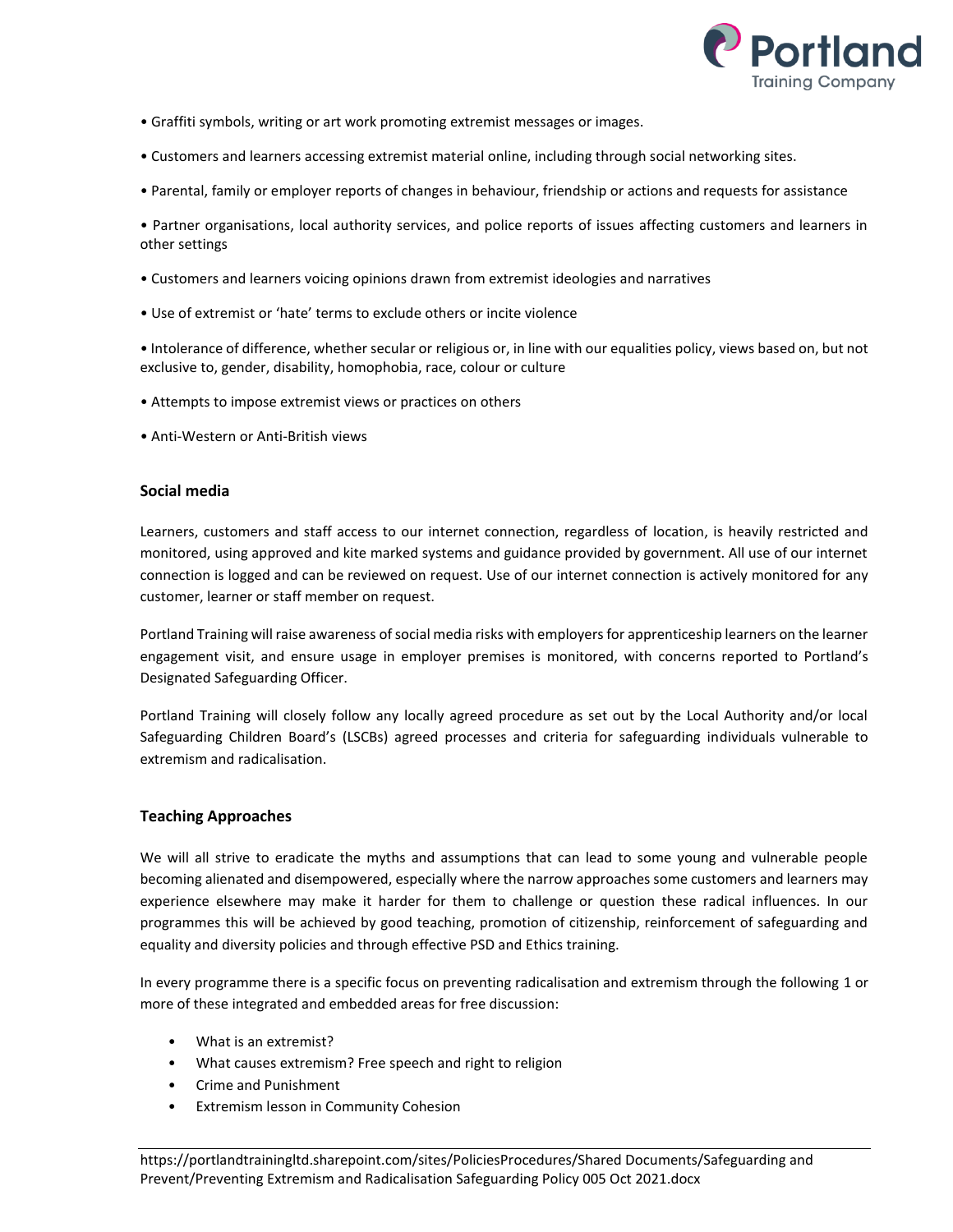

- Peace and Conflict
- Religious Experience
- Fundamentalism

In addition to the above, Portland Training also adopts the methods outlined in the Government's guidance 'Teaching approaches that help build resilience to extremism among young ( and vulnerable) people' DfE 2011.

We will ensure that all of our teaching approaches help our customers and learners build resilience to extremism and give them a positive sense of identity through the development of critical thinking skills. We will ensure that all of our staff and partners are equipped to recognize extremism and are skilled and confident enough to challenge it.

We will be flexible enough to adapt our teaching approaches, as appropriate, so as to address specific issues so as to become even more relevant to the current issues of extremism and radicalisation. In doing so we will follow 3 key principles:

- Making a connection with young and vulnerable people through good [teaching] design and a learning centred approach.
- Facilitating a 'safe space' for dialogue, and
- Equipping our customers and learners with the appropriate skills, knowledge and understanding and awareness of resilience.

Therefore this approach will be embedded within the ethos of our organisation so that Learners, customers, staff and partners know and understand what safe and acceptable behaviour is in the context of extremism and radicalisation. This will work in conjunction with Portland Training approach to the spiritual, moral, social and cultural development of learners and customers as defined in Ofsted's Inspection Handbook and will include the further promotion of this rounded development of our participants on all programmes.

Portland Training's goal is to build mutual respect and understanding and to promote the use of dialogue, not violence as a form of conflict resolution. We will achieve this by using a curriculum that includes:

- In depth induction onto all programmes including relevant Prevent support and guidance themes.
- Open discussion and debate
- Work on anti-violence and a restorative approach addressed throughout curriculum
- Focussed training programmes

## **Collaboration with stakeholders**

We will also work with local partners, wider stakeholders and communities in our efforts to ensure our organisation understands and embraces our local context and values in challenging extremist views and to assist in the broadening of our participant's experiences and horizons. We will help support those who may be vulnerable to such influences as part of our wider safeguarding responsibilities and where we believe any learner or customer is being directly affected by extremist materials or influences we will ensure that that they are offered support. Additionally in such instances we will seek external support from the Local Authority and/or local partnership structures working to prevent extremism.

Portland Training will promote the values of democracy, the rule of law, individual liberty, mutual respect and tolerance for those with different faiths and beliefs. We will teach and encourage all participants to respect one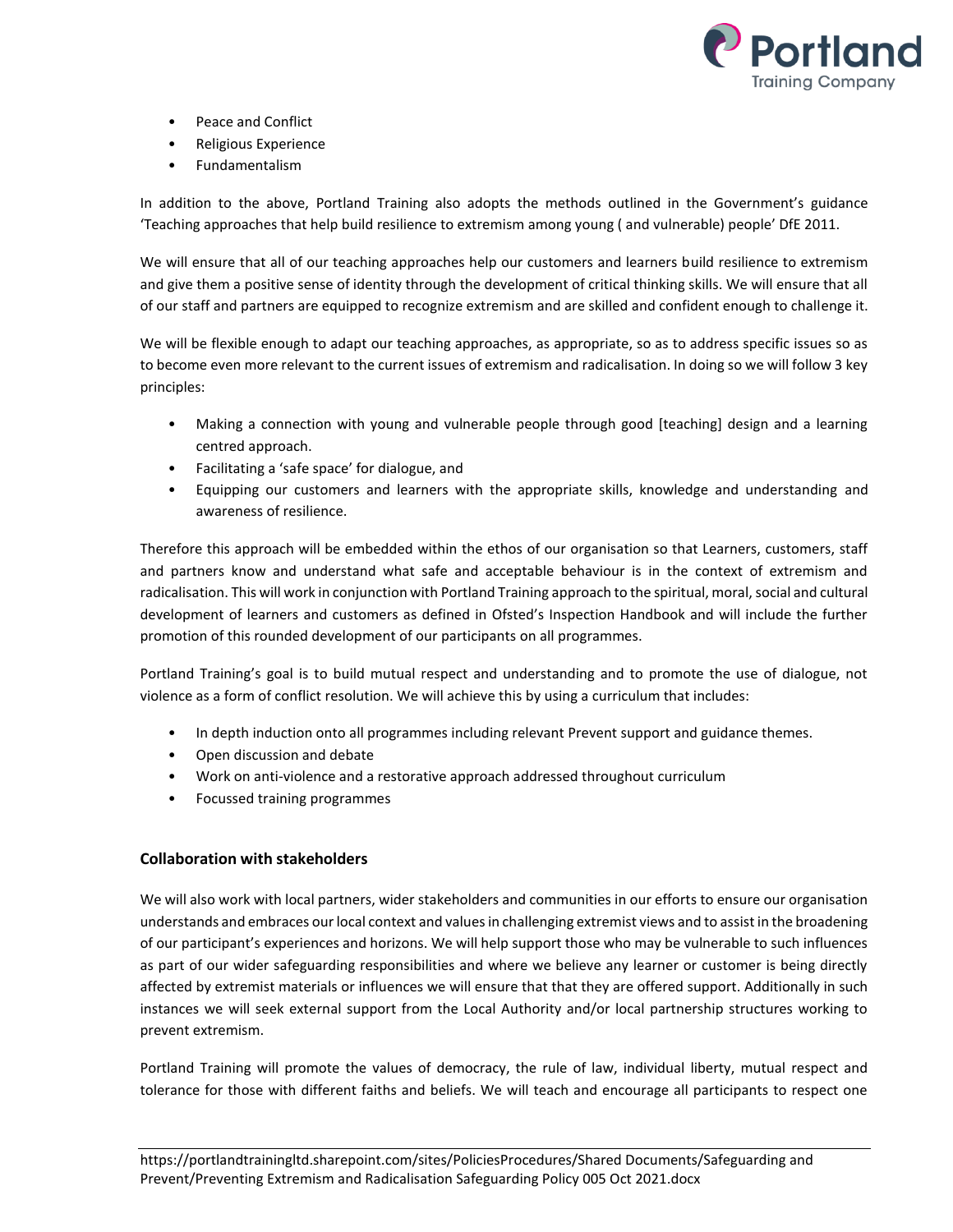

another and to respect and tolerate difference, especially those of a different faith or no faith. It is indeed our most fundamental responsibility to keep our learners and customers safe and prepare them for life in modern multicultural Britain and globally.

## **Use of External Agencies, Partners and Speakers**

At Portland Training we encourage the use of external agencies or speakers to enrich the experiences of our participants on all programmes; however we will positively vet those external agencies, individuals or speakers who we engage to provide such learning opportunities or experiences for our customers and learners. To do this we will use our Subcontract Management Framework guidance for employing partners and associates to support our work.

Such vetting is to ensure that we do not unwittingly use agencies, partners and suppliers that contradict each other with their messages or that are inconsistent with, or are in complete opposition to our values and ethos.

Our organisation will therefore assess the suitability and effectiveness of input from external agencies or individuals to ensure that:

- Any messages communicated are consistent with the ethos of the organisation and do not marginalise any communities, groups or individuals
- Any messages do not seek to glorify criminal activity or violent extremism or seek to radicalise through extreme or narrow views of faith, religion or culture or other ideologies
- Activities are properly embedded in the curriculum and clearly mapped to schemes of work to avoid contradictory messages or duplication.
- Activities are matched to the needs of all participants
- Activities are carefully evaluated to ensure that they are effective

## **Whistle Blowing**

Where there are concerns of extremism or radicalisation customers, learners, partners and staff will be encouraged to make use of our internal systems to Whistle Blow or raise any issue in confidence. Staff should use the Portland Training's Whistleblowing Policy which has been communicated through a number of linked policies and directly to all staff. Partners are also able to use this policy should the need arise.

## **Training**

Whole organisation training will be organised for staff, partners and all non-executive directors on an annual basis and will comply with the prevailing arrangements agreed by the Local Authority and the Local Safeguarding Children Board.

The Designated Safeguarding Lead will attend training courses as necessary at least once every two years, again this will include training on extremism and radicalisation and its safeguarding implications.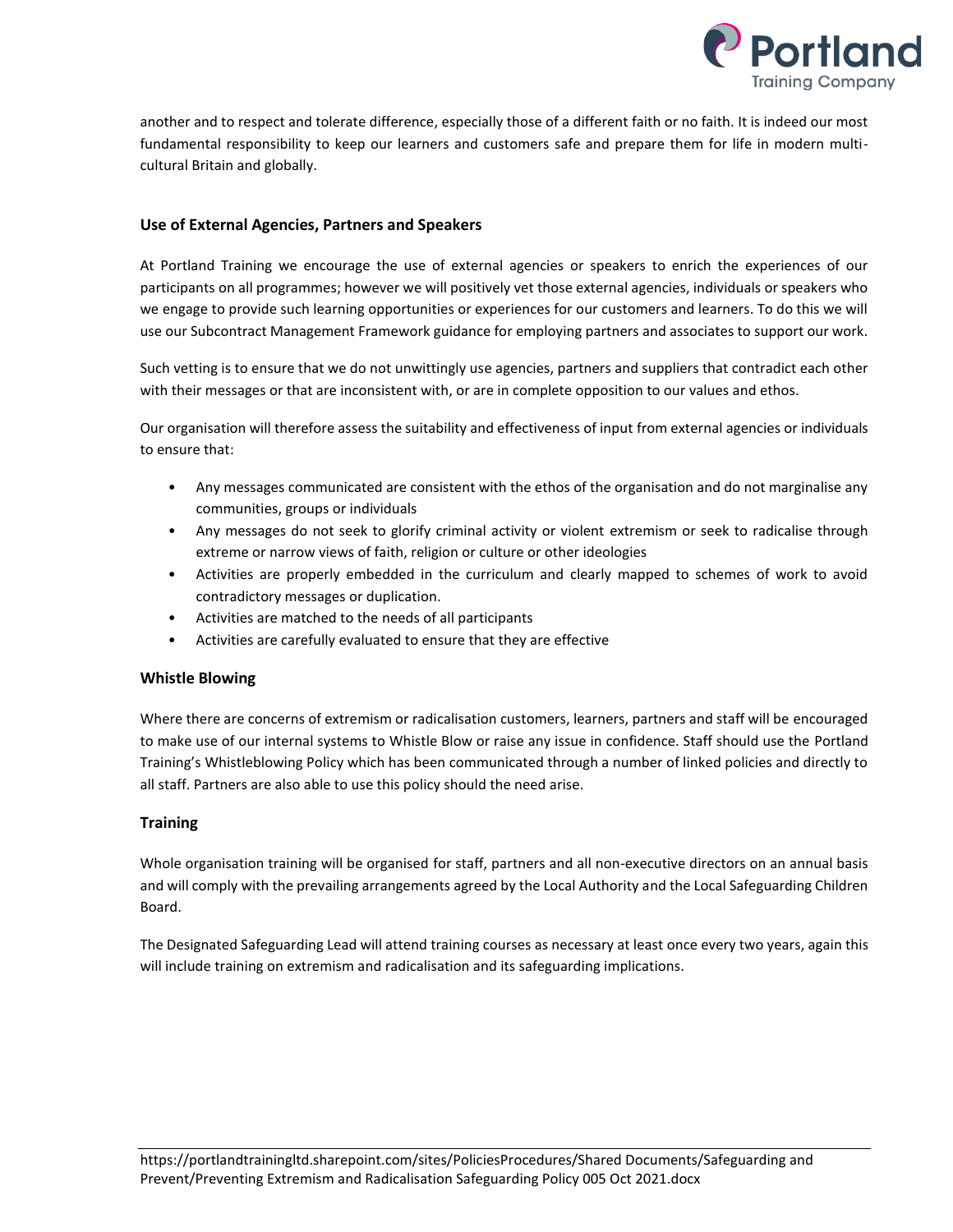

## **Signposting safeguarding concerns related to radicalisation and extremism**

1. In the first instance, any concerns should be referred to a member of the Safeguarding Team;

2. The Safeguarding Officer will meet with the customer or learner to discuss the concerns and make a professional judgement that is factually recorded about the appropriate course of action;

3. If the Safeguarding Officer is satisfied that the customer or learner has not been radicalised and is not involved in extremist activities then any underlying issues (e.g. social isolation) will be dealt with in accordance with the safeguarding policy and where necessary external agencies will be informed by the Designated Safeguarding Manager.

4. If the Lead Safeguarding Officer, believes that the customer or learner is involved in radicalisation or extremist activities then they will refer the matter to the local channel panel, or the police.

## **CHANNEL Procedure**

The Police Authority has a CHANNEL procedure in place.

The Police CHANNEL procedure is a partnership focused structure and is similar to existing, successful initiatives which aim to support individuals and protect them from harm - such as involvement in drug, knife or gun crime.

CHANNEL is about supporting those most at risk of being drawn into violent extremism is about diverting people away from potential threat at an early stage - which prevents them from being drawn into criminal activity.

Partnership involvement ensures that vulnerable individuals have access to a wide range of support from diversionary activities through to providing access to specific services such as education, housing and employment.

Each multi-agency panel varies according to local circumstances but partners (who are all signed up to an Information Sharing Protocol) can include:

- Statutory partners such as education, NHS, probation, housing and the police service
- Social Care Children's services (eg Common Assessment Framework co-ordinators)
- Youth offending services
- Credible and reliable members of the community

Portland Training will engage in the CHANNEL process as necessary and will contact the Prevent contact should it have any concerns about a learner, member of staff, Board Member or visitor.

## **Role of Board of Directors**

Portland Training's Board of Directors will undertake appropriate training to ensure that they are clear about their role and the parameters of their responsibilities including their statutory safeguarding duties.

The Board will support the ethos and values of the organisation and will support it in tackling extremism and radicalisation.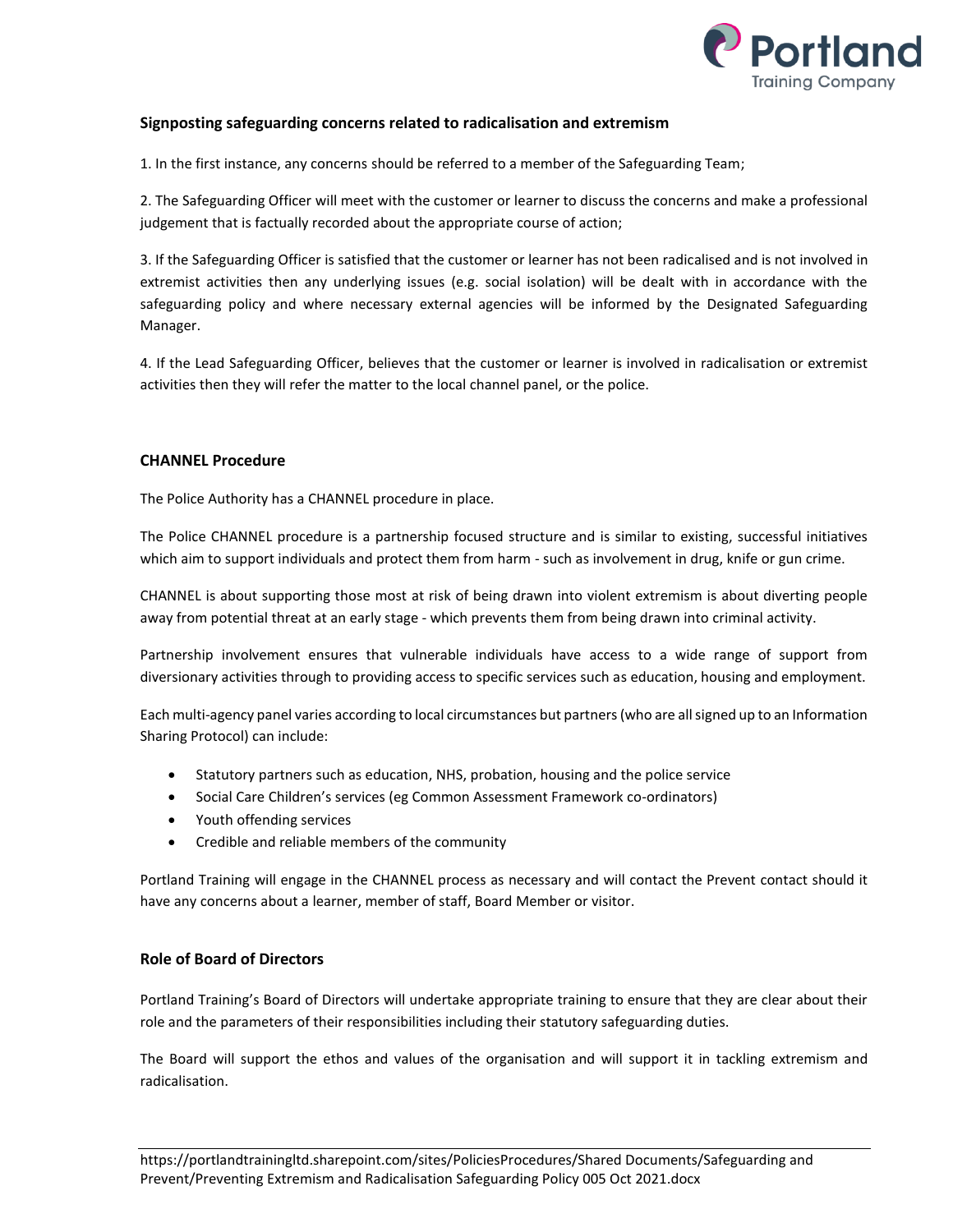

In line with the provisions set out in the DfE guidance 'Keeping Children Safe in Education, 2019' the Executive Board will challenge Portland Training's senior management on the delivery of this policy and monitor its effectiveness. They will review this policy regularly (every two years) and may amend and adopt it outside of this timeframe in accordance with any new legislation or guidance or in response to any quality assurance recommendation pertaining to the delivery of this policy and the overall safeguarding arrangements made.

## **Policy Adoption, Monitoring and Review**

This policy was considered and adopted by the Portland Training's Board in line with their overall duty to safeguard and promote the welfare of all participants as set out in the DfE guidance 'Keeping Children Safe in Education'

All parents, guardians and carers can be issued with a hard copy of this policy on request. This policy will also be made available via Portland Training's website.

The Managing Director will actively evaluate the effectiveness of this policy by monitoring staff understanding and application of the procedures within this policy as their overall duty to safeguard all learners and customers.

## **Designated Safeguarding Officer**

Portland Training's Safeguarding Lead is Hollie Warren.

Contact Details: [safeguarding@portlandtraining.co.uk](mailto:safeguarding@portlandtraining.co.uk) 0114 2055515 / 07427158632

Portland Training's Designated Deputy Safeguarding Officer is Victoria Sendall.

Contact Details: [safeguarding@portlandtraining.co.uk](mailto:safeguarding@portlandtraining.co.uk) 0114 2055515 / 07540 968836

Portland Training's Designated Safeguarding Representative is Andrew Ferguson.

Contact Details: [Safeguarding@portlandtraining.co.uk](mailto:Safeguarding@portlandtraining.co.uk) 0114 2055515 / 07739 627448

## **Designated Prevent Officer (SPOC)**

Portland Training's Designated Prevent Officer is Hollie Warren.

Contact Details: hollie@portlandtraining.co.uk 0114 2055515 / 07427 158632